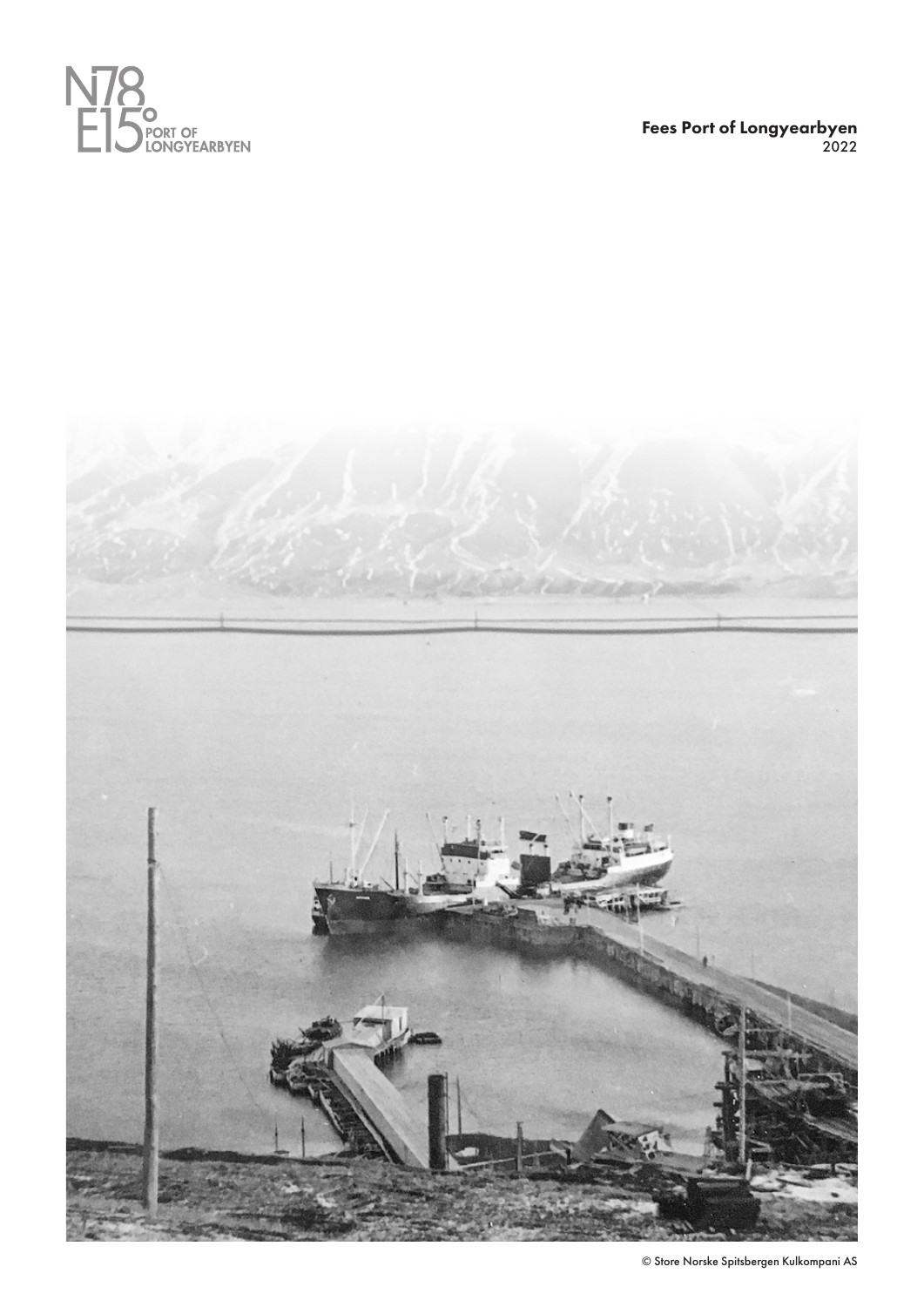

## **Content**

- 1. General information
- 2. Docking fee
- 3. Fees for use of infrastructure
	- 3.1 Pier fee
	- 3.2 Goods fee
	- 3.3 Fee for rent of space
	- 3.4 Fee for rent of harbour basin
- 4. Other fees
	- 4.1 Waste fee
	- 4.2 ISPS-fee
	- 4.3 Processing fee

# 5. Services

- 5.1 Water
- 5.2 Electricity
- 5.3 Mooring assistance
- 5.4 Manpower
- 5.5 Access cards

## 6. Equipment rental

- 6.1 Harbour vessels
- 6.2 Wheel loader with driver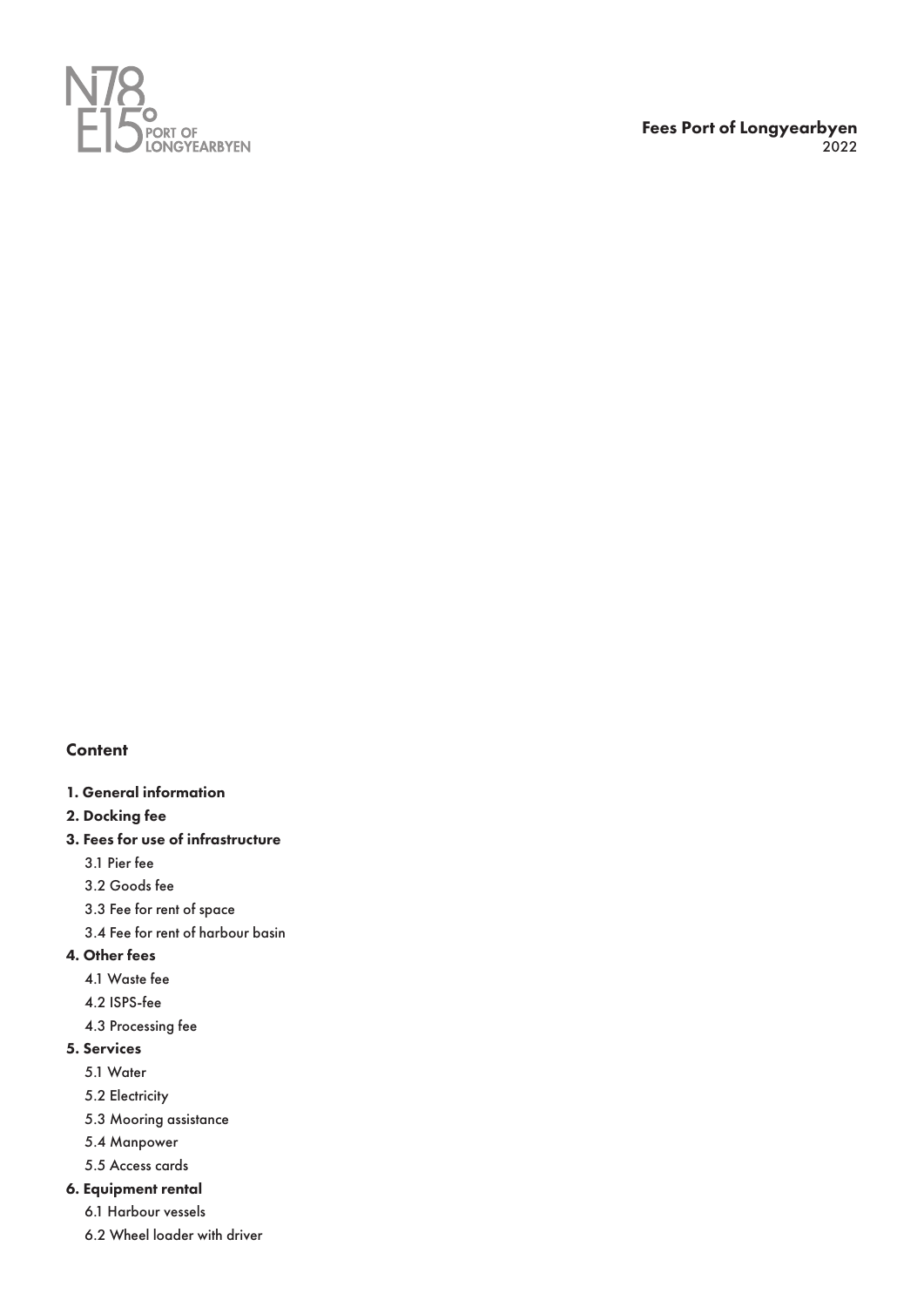

# 1. GENERAL INFORMATION

This is a translation of the official document "*PRISREGULATIV LONGYEARBYEN HAVN 2022*" which is in Norwegian. The Norwegian document will always be dominant in any dispute.

All prices are in Norwegian kroner (NOK). For further information see "*LH Business conditions*".

# 2. DOCKING FEE

Arrivals in Adventfjorden are priced by the following matrix: Lowest fee per arrival is set at NOK 53,00.-

|              |          |       | <b>Interval</b><br>$from - to$ | <b>Price</b><br>pr. ton |
|--------------|----------|-------|--------------------------------|-------------------------|
| The first    | 300 BT   | 1     | 300                            | 0,41                    |
| For the next | 300 BT   | 301   | 600                            | 0,37                    |
| For the next | 600 BT   | 601   | 1200                           | 0,34                    |
| For the next | 800 BT   | 1201  | 2000                           | 0,31                    |
| For the next | 1000 BT  | 2001  | 3000                           | 0,24                    |
| For the next | 2000 BT  | 3001  | 5000                           | 0,22                    |
| For the next | 5000 BT  | 5001  | 10000                          | 0,16                    |
| For the next | 10000 BT | 10001 | 20000                          | 0,13                    |
| For the next | 10000 BT | 20001 | 30000                          | 0,13                    |
| For the next | 20000 BT | 30001 | 50000                          | 0,11                    |
| Over         | 50000 BT | Over  |                                | 0,10                    |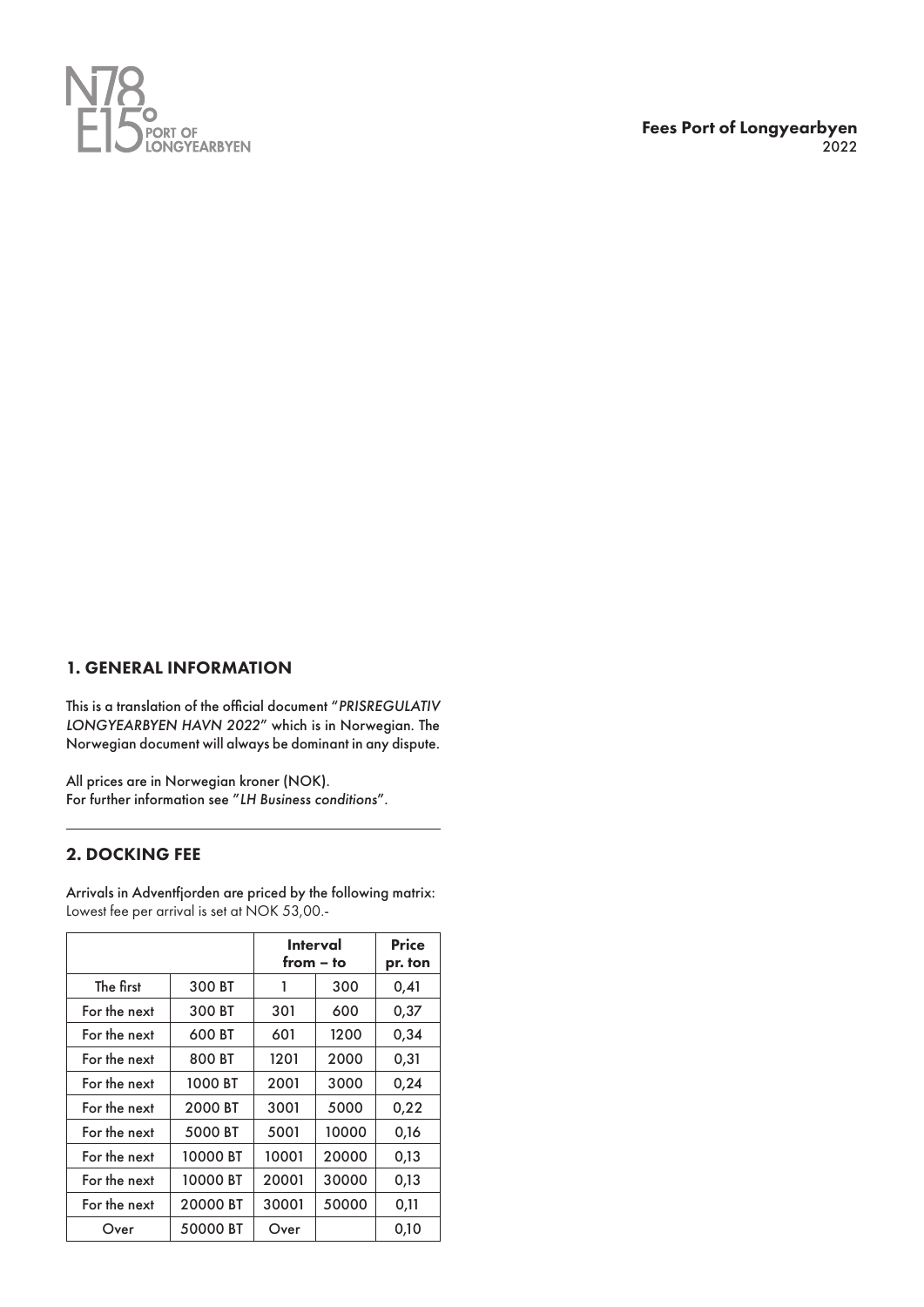

# 3. FEES FOR USE OF INFRASTRUCTURE

#### 3.1 QUAY FEE

Use of quays managed by Port of Longyearbyen are priced by the following matrix:

|              |           |                   | <b>Interval</b><br>from – to | <b>Price</b><br>pr. ton |
|--------------|-----------|-------------------|------------------------------|-------------------------|
| The first    | 300 BT    | 1                 | 300                          | 6,18                    |
| For the next | 300 BT    | 301               | 600                          | 4,94                    |
| For the next | 600 BT    | 601               | 1200                         | 5,90                    |
| For the next | 800 BT    | 1201              | 2000                         | 5,85                    |
| For the next | 1000 BT   | 2001              | 3000                         | 4,81                    |
| For the next | 2000 BT   | 3001              | 5000                         | 4,40                    |
| For the next | 5000 BT   | 5001              | 10000                        | 3,89                    |
| For the next | 10000 BT  | 10001             | 20000                        | 4,28                    |
| For the next | 10000 BT  | 20001             | 30000                        | 3,68                    |
| For the next | 20000 BT  | 30001             | 50000                        | 3,24                    |
| For the next | 50000 BT  | 50001             | 100000                       | 3,20                    |
| Over         | 100000 BT | Over <sup>*</sup> |                              | 2,99                    |

Lowest fee per day is set at NOK 618,00. Use of mooring buoys are priced at ½ of quay fee.

#### Use of floating piers per day for leisure yachts that do not have daily departure and arrivals:

| Yachts under 12 meters  NOK 465,00    |  |
|---------------------------------------|--|
|                                       |  |
|                                       |  |
|                                       |  |
| Yachts 20 - 24 meters  NOK 980,00     |  |
| Yachts 24 - 30 meters  NOK 1.805,00   |  |
|                                       |  |
|                                       |  |
|                                       |  |
| Yachts 60 - 80 meters  NOK 9.785,00   |  |
| Yachts 80 - 100 meters  NOK 13.905,00 |  |

Smaller commercial boats pay passenger fees in accordance to chapter 3.2.3. "Passenger fee".

#### Use of ship tenders

| Quay fee for tenders |  |
|----------------------|--|
|                      |  |

A tender is defined as a larger vessel's smaller boat used to ferry passengers from vessel to and from the pier with short stops. Anchored ships shall report the number of trips to/from the quay with tenders. If this is not reported on departure, the port will estimate the number of movements at its discretion.

# Quay fee per day for local 12-pax boat (under 15 meters) with seasonal pass

Price per day ........................................................... kr 100,00

A minimum of 6000.00 NOK per month will be invoiced. This includes passenger fees. In special circumstances, deviating prices may be agreed with the port administration.

## 3.2 GOODS

#### 3.2.1 Goods transferred over quays are priced as follows: Fee for general goods: NOK 55,50 per ton, with the following exceptions:

| Boots and cars | $NOK 21500$ per pcs |
|----------------|---------------------|

| - « - (empty) 10 fot  NOK 215,00 per pcs |
|------------------------------------------|
| - « - (empty) 20 fot  NOK 420,00 per pcs |
| - « - (empty) 40 fot  NOK 835,00 per pcs |
|                                          |

Larger vehicles than pay by weight.

#### 3.2.2 Bulk

Bulk goods are priced as follows:

| Dry bulk (sand, asphalt, coal) per ton  NOK 44,00 |  |
|---------------------------------------------------|--|
| Oils and other liquids per ton  NOK 44,00         |  |

#### 3.2.3 Passenger fees

| Embarking passengers, per person  NOK 36,00   |  |
|-----------------------------------------------|--|
| Disembarking passengers, per person NOK 36,00 |  |

Passenger fees shall be reported on departure. If this is not reported on departure, the port will estimate the number of movements at its discretion.

## 3.3 RENT OF SPACE

| 3.3.1 Storage fee |  |
|-------------------|--|
|                   |  |

# 3.3.2 Container storage

#### 3.3.3 Parking

Agreed parking of vehicles outside of parking areas: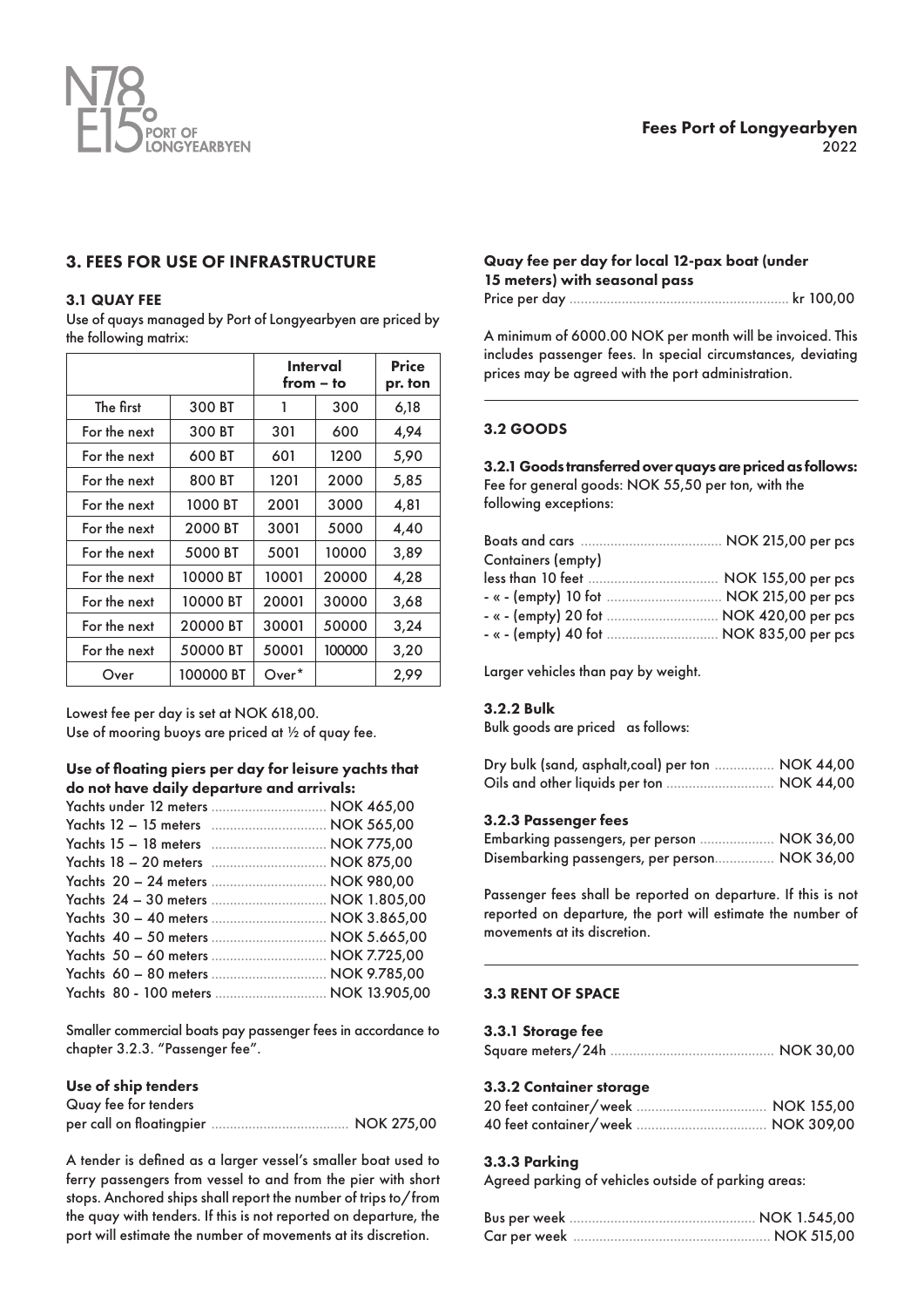

# Fees Port of Longyearbyen 2022

#### 3.3.4 Storage of vessels on land

| Vessels under 12 meters |  |
|-------------------------|--|
|                         |  |
| Vessels above 12 meters |  |
|                         |  |
|                         |  |

#### 3.3.5 Use of crane/crane truck

Use of crane/crane truck, per use................. NOK 1.805,00

#### 3.3.6. Rental of public buildings stage 1

Public buildings can be rented in agreement with Longyearbyen havn.

| Meetings and meeting activities |  |
|---------------------------------|--|
| mon-fri                         |  |
|                                 |  |

Evening meetings and meeting activities

after 17:00 ..................................... per night NOK 3 500,00

#### 3.4 FEE FOR RENT OF HARBOUR BASIN

Vessels that dock in Longyearbyen Community Council's local land use planning area (harbour basin) pay 1/5 of the quarry fee, see "*Foretingsbetingelser for Longyearbyen Hav*n", part 3.4 "Fee for rent of Harbour Basin".

Minimum fee per day ....................................... NOK 250,00

Other use of the sea area is priced in agreement with the Port of Longyearbyen. In special circumstances, deviating prices may be agreed with the port administration.

# 4. OTHER FEES

#### 4.1 WASTE

Sorting waste incorrectly in the designated and marked waste containers or goods, waste etc. left behind in the port outside of the waste containers will result in a fine of NOK 18.025,00

Waste can only be delivered by the rules in "LH Business conditions 2022".

| <b>EUR-Pallet and similar pallets for</b> |  |
|-------------------------------------------|--|
| waste management per pallet  NOK 160,00   |  |

Hazardous waste delivered to the port's waste disposal is charged with an additional treatment fee of 15%.

The Port of Longyearbyen reserve the right to choose the price calulation that gives the highest price if price by weight exceeds the price by volume.

| Vessels who fails to deliver a waste            |  |
|-------------------------------------------------|--|
| rapport pays a fee as follows:                  |  |
| Cruise-/expedition vessels in                   |  |
| Svalbard waters per passenger  NOK 144,00       |  |
| Cruise-/expedition vessels in                   |  |
| Icefjord waters with daily arrivals             |  |
| in Port of Longyearbyen per passenger  NOK 7,31 |  |
| Other vessels per gross tonnage  NOK 1,75       |  |
|                                                 |  |

Ships who deliver waste in designated waste containers supplied by waste management companies pay directly to that company or is charged by Longyearbyen havn. Waste containers must be ordered 72 hours before arrival.

The waste report is to be delivered 24h before arrival. If the report is not delivered by departure, Port Longyear will estimate the waste amount and fee accordingly.

#### 4.2 ISPS FEE

#### Security level 1

| Cruise vessels in |  |
|-------------------|--|
|                   |  |
| Minimum fee       |  |
|                   |  |

ISPS-fee for other vessels are priced to 20% of the Quay fee for Bykaia. Arrival with higher security levels will be charged actual costs.

Goods, waste etc. left behind after depature will result in a fine of NOK 18.025,00.

#### 4.3 PROCESSING FEE

Processing fees can be determined by actual time spent, in the following cases:

- For processing based on the Ports and Waters Act §33, the Port of Longyearbyen may stipulate a fee for processing applications.
- Other work LH processes in accordance to the regulations within our area of responsibility, and that is not covered by this document of Business conditions
- or where the processing cause an unreasonable amount of extra work.

In these cases the hourly rate for the work follow the rates for: "Hourly rate for consultant services and manpower".